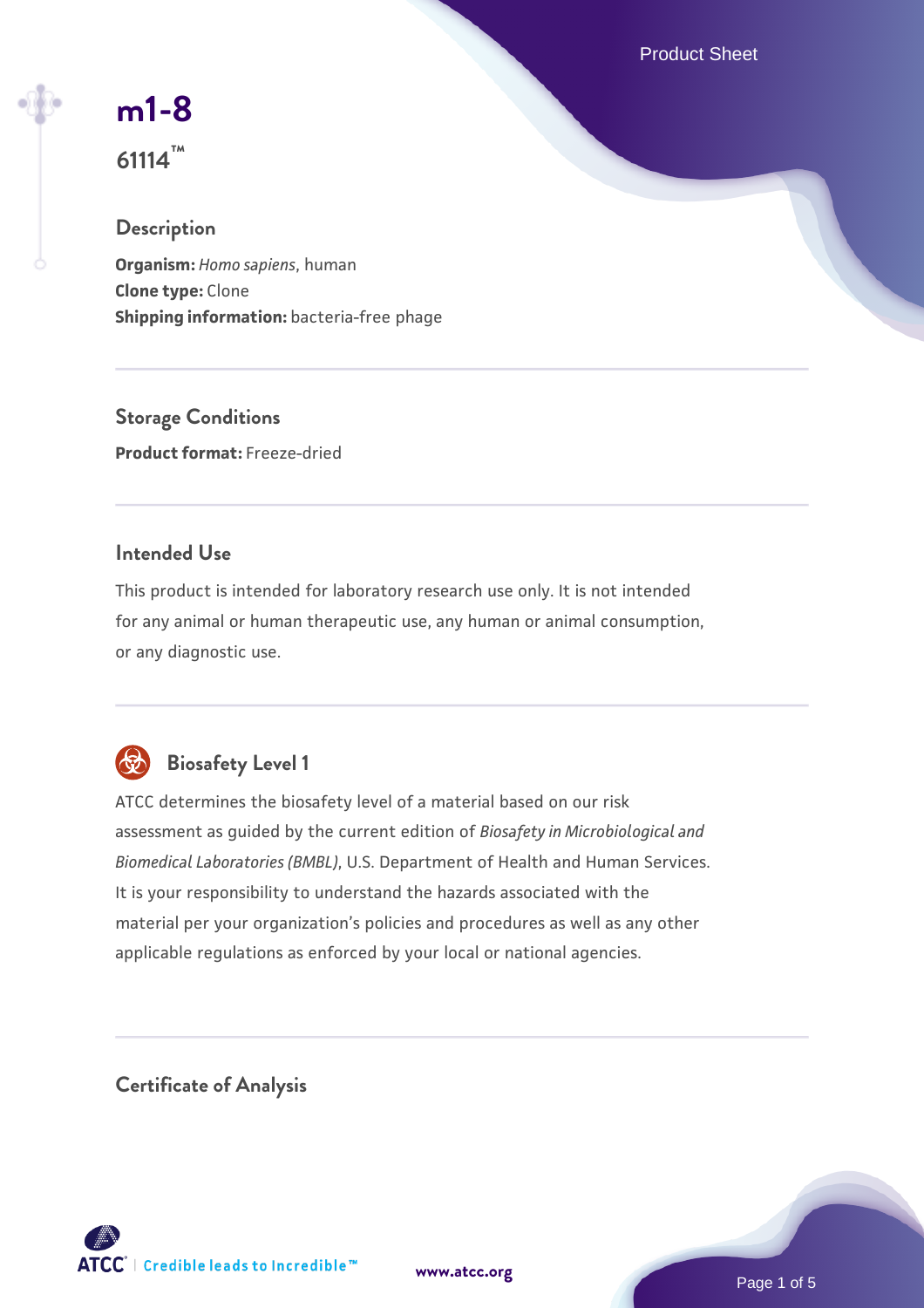# **61114**

For batch-specific test results, refer to the applicable certificate of analysis that can be found at www.atcc.org.

### **Insert Information**

**Insert size (kb):** 0.32000000000000001 **Type of DNA:** genomic **Insert source:** placenta **Insert tissue:** placenta **Gene product:** immunoglobulin kappa variable region [IGKV] **Alleles:** Gd, Nd, Gd, Gd, Gd, Gp, Nd, Nd, Np, Np, Np, Gp, Gp, Nd, Gd, Nd, Gd, Nd, Gd, Nd, Gd, Nd, Np, Gp, Np, Gp, Np, Gp, Np, Gp

#### **Vector Information**

**Construct size (kb):** 7.5

#### **Material Citation**

If use of this material results in a scientific publication, please cite the material in the following manner: m1-8 (ATCC 61114)

#### **References**

References and other information relating to this material are available at www.atcc.org.

#### **Warranty**

The product is provided 'AS IS' and the viability of ATCC® products is

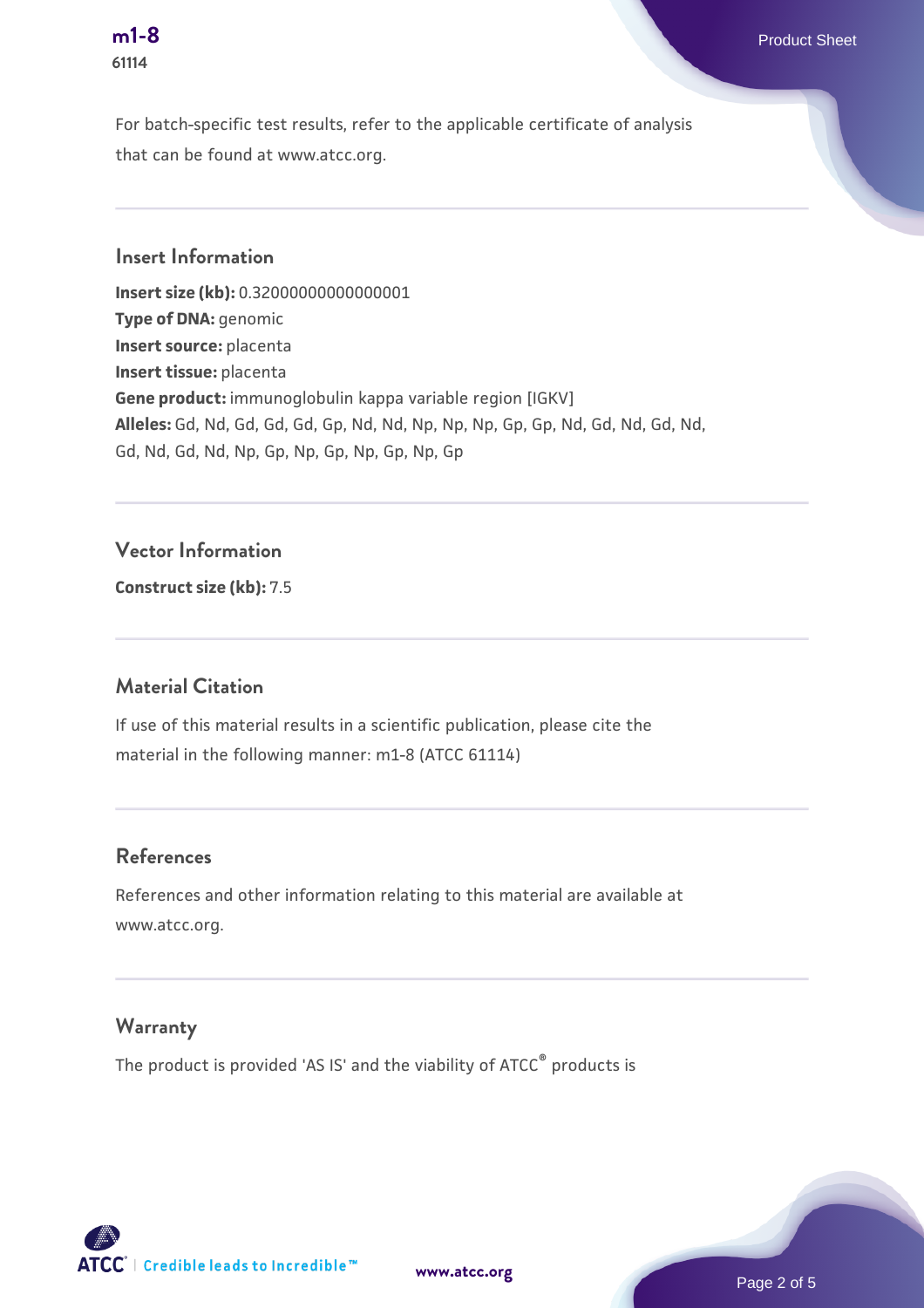warranted for 30 days from the date of shipment, provided that the customer has stored and handled the product according to the information included on the product information sheet, website, and Certificate of Analysis. For living cultures, ATCC lists the media formulation and reagents that have been found to be effective for the product. While other unspecified media and reagents may also produce satisfactory results, a change in the ATCC and/or depositor-recommended protocols may affect the recovery, growth, and/or function of the product. If an alternative medium formulation or reagent is used, the ATCC warranty for viability is no longer valid. Except as expressly set forth herein, no other warranties of any kind are provided, express or implied, including, but not limited to, any implied warranties of merchantability, fitness for a particular purpose, manufacture according to cGMP standards, typicality, safety, accuracy, and/or noninfringement.

#### **Disclaimers**

This product is intended for laboratory research use only. It is not intended for any animal or human therapeutic use, any human or animal consumption, or any diagnostic use. Any proposed commercial use is prohibited without a license from ATCC.

While ATCC uses reasonable efforts to include accurate and up-to-date information on this product sheet, ATCC makes no warranties or representations as to its accuracy. Citations from scientific literature and patents are provided for informational purposes only. ATCC does not warrant that such information has been confirmed to be accurate or complete and the customer bears the sole responsibility of confirming the accuracy and completeness of any such information.

This product is sent on the condition that the customer is responsible for and assumes all risk and responsibility in connection with the receipt, handling, storage, disposal, and use of the ATCC product including without limitation taking all appropriate safety and handling precautions to minimize health or



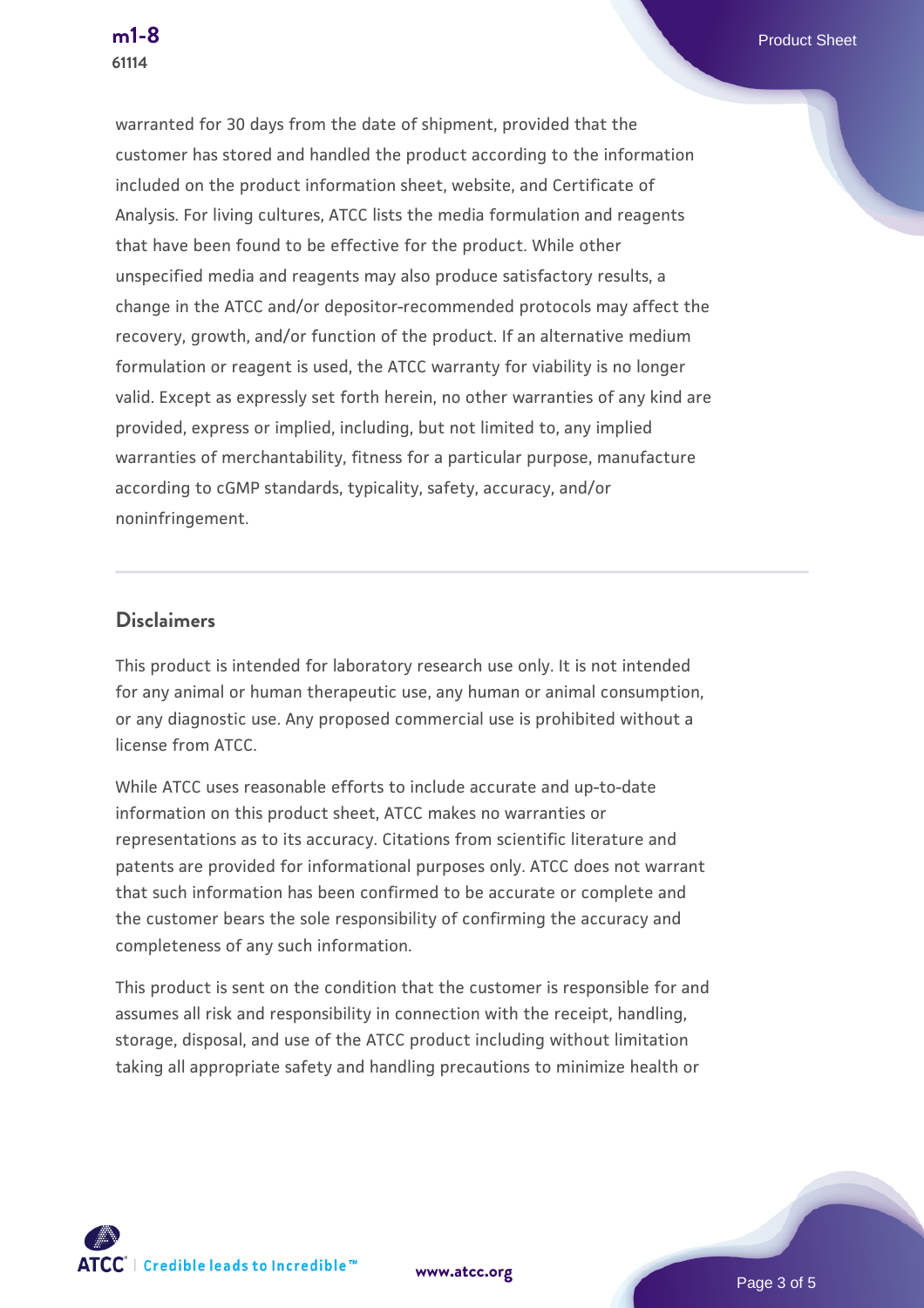environmental risk. As a condition of receiving the material, the customer agrees that any activity undertaken with the ATCC product and any progeny or modifications will be conducted in compliance with all applicable laws, regulations, and guidelines. This product is provided 'AS IS' with no representations or warranties whatsoever except as expressly set forth herein and in no event shall ATCC, its parents, subsidiaries, directors, officers, agents, employees, assigns, successors, and affiliates be liable for indirect, special, incidental, or consequential damages of any kind in connection with or arising out of the customer's use of the product. While reasonable effort is made to ensure authenticity and reliability of materials on deposit, ATCC is not liable for damages arising from the misidentification or misrepresentation of such materials.

Please see the material transfer agreement (MTA) for further details regarding the use of this product. The MTA is available at www.atcc.org.

# **Copyright and Trademark Information**

© ATCC 2021. All rights reserved. ATCC is a registered trademark of the American Type Culture Collection.

## **Revision**

This information on this document was last updated on 2021-05-19

### **Contact Information**

ATCC 10801 University Boulevard Manassas, VA 20110-2209 **IISA** US telephone: 800-638-6597